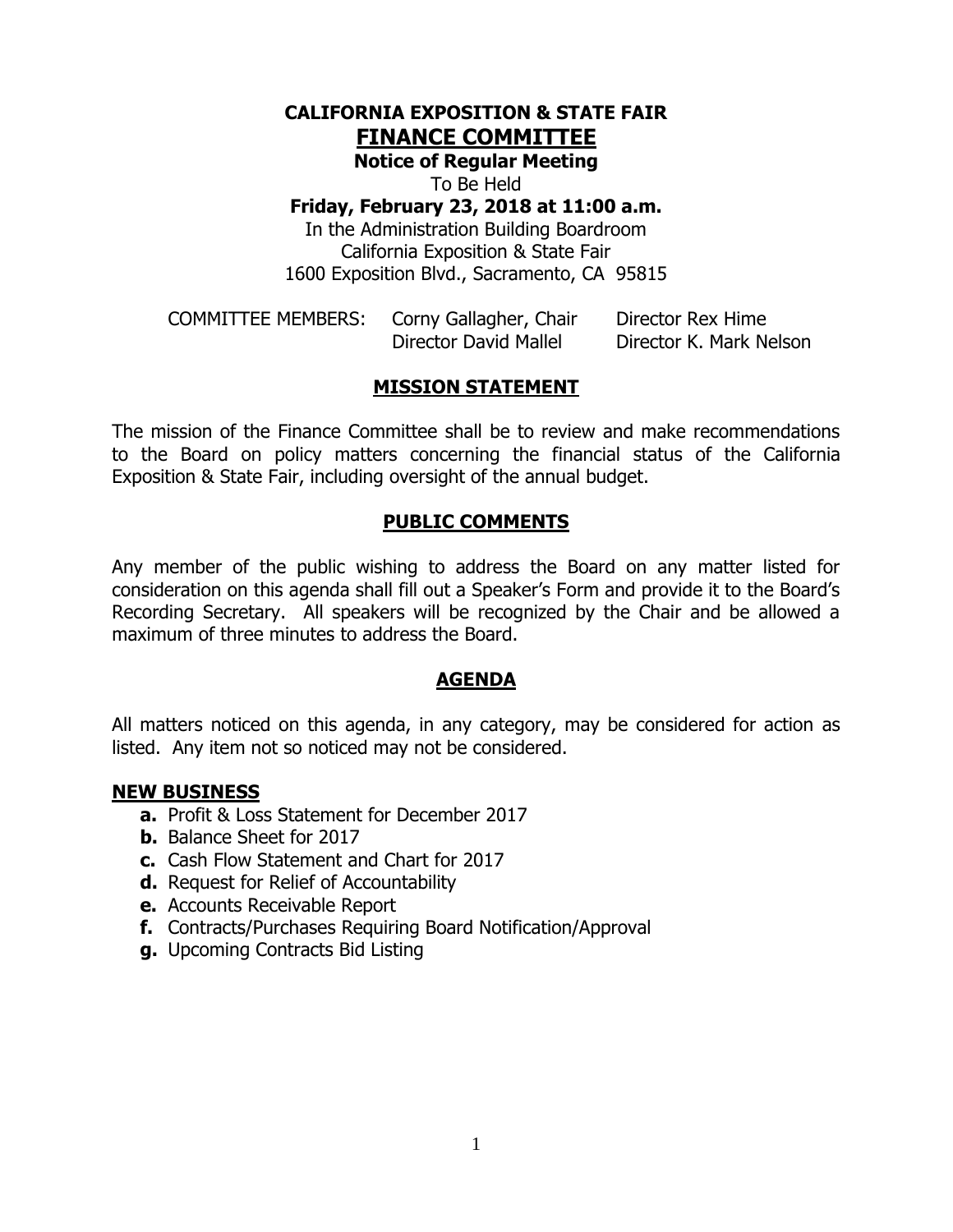## **ADJOURNMENT**

Date of Notice: February 13, 2018

Pursuant to the American with Disabilities Act, individuals who, because of a disability, need special assistance to attend or participate in any Cal Expo Board, Committee or any Advisory meetings, or in connection with other Cal Expo activities, may request assistance at the Cal Expo Administration Building office, 1600 Exposition Boulevard, or by calling 916-263-3247, during normal business hours. Requests should be made one week in advance whenever possible.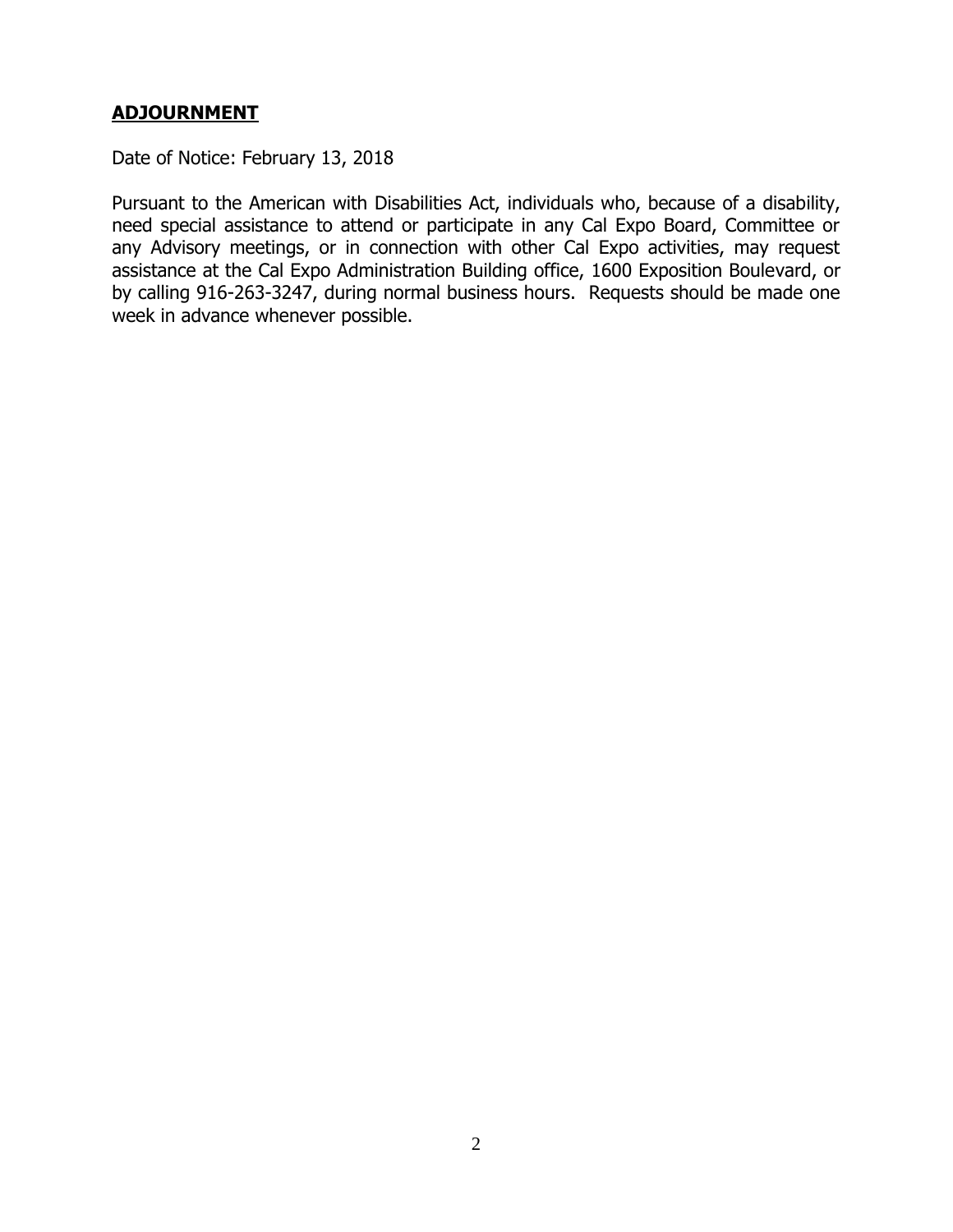## **CALIFORNIA EXPOSITION & STATE FAIR FINANCE COMMITTEE**

Committee Meeting Minutes Friday, February 23, 2018 11:00 a.m.

## **MINUTES**

Committee Members Present: Rima Barkett, Chair Board of Directors Director David Mallel Director K. Mark Nelson

Committee Members Not Present Corny Gallagher, Chair

Director Rex Hime

Staff Present: Chief Executive Officer (CEO) Rick Pickering Chief Deputy General Manager (CDGM) Tom Martinez Deputy General Manager-Administration (DGM) Samantha Brown Deputy General Manager-Business Development (DGM) Margaret Mohr Programs Manager **Rachelle Weir** Rachelle Weir Expo Events Director (AGM) Marcia Shell Recording Secretary **Sue O'Brien** Sue O'Brien

Chair Barkett called the Finance Committee Meeting to order at 11:00 a.m. Roll call was taken. Director Gallagher and Director Hime were not present.

### **NEW BUSINESS**

- **a.** Profit & Loss Statement for December 2017
- **b.** Balance Sheet for 2017
- **c.** Cash Flow Statement and Chart for 2017
- **d.** Request for Relief of Accountability

#### **Motion:**

Director Mallel made a motion to approve the Request for Relief of Accountability. Director Nelson seconded the motion. **All in favor, motion carried unanimously.**

- **e.** Accounts Receivable Report
- **f.** Contacts/Purchases Requiring Board Notification/Approval
- **g.** Upcoming Contacts Bid Listing Deputy General Manager Brown reviewed and answered questions on items "a" thru "g" with the committee.